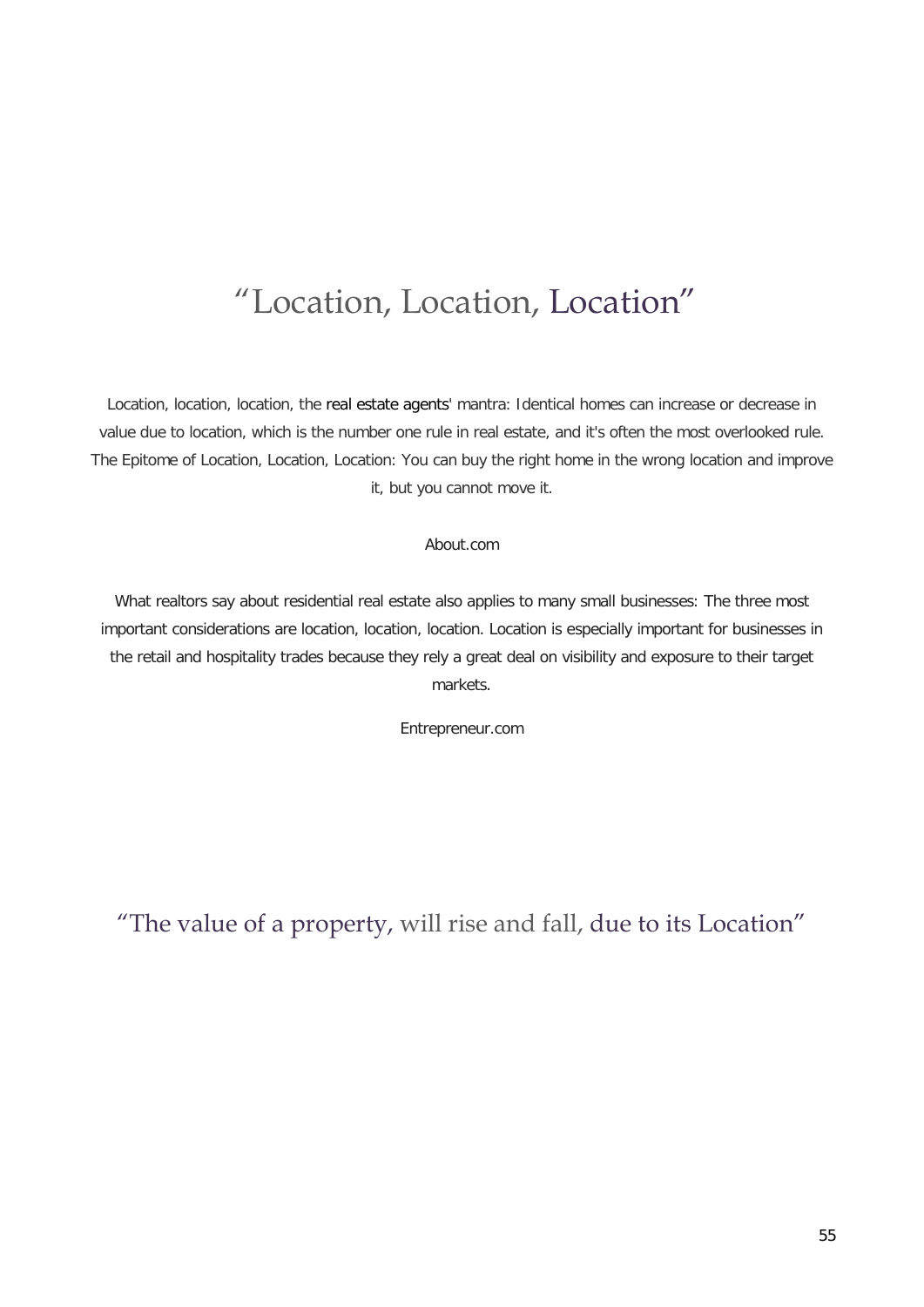# American Butterfly The Theory of Every Business

Chapter 4 \_\_\_\_\_\_\_\_\_\_\_\_\_\_\_\_\_\_\_\_\_\_\_\_\_\_\_\_\_\_\_\_\_\_\_\_

### "The Locations Butterfly"

Page 56: Location, Location, Location

Page 59: The Locations Butterfly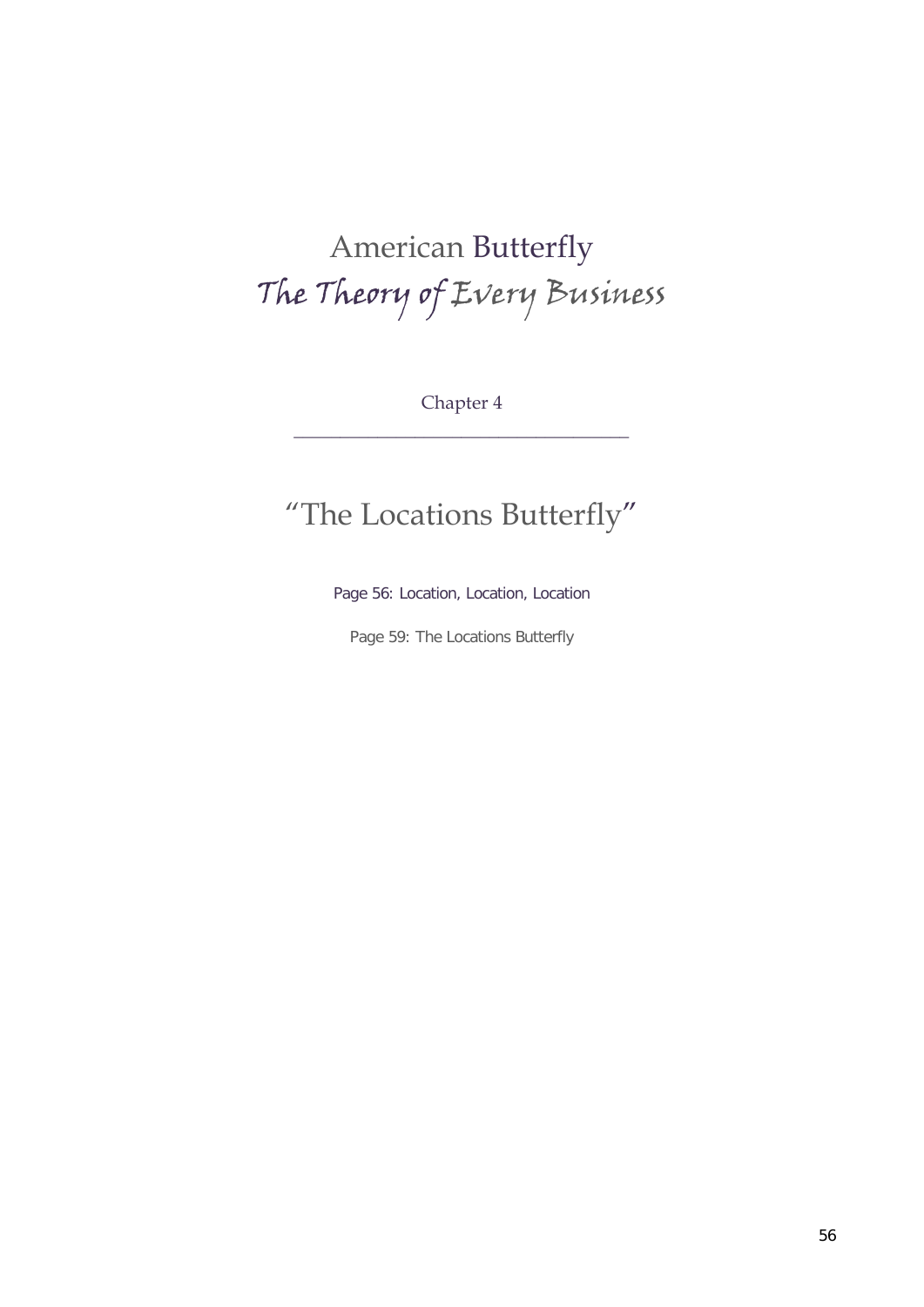#### "Location, Location, Location"

By the time we have factored in the \$2Billion initial investment from large and small businesses plus overpay for companies which cannot project a 40% return by 2018, and added the initial \$1Billion reinvestment the total investment will be in the region of \$3.5Billion

From this, \$500Million for university operations is deducted, along with roughly the same for building and equipping the university, hospital, sports village and other municipal buildings. Added to this is investment money that goes directly to industry. For example, the energy companies that invest will own the solar arrays they purchased or manufactured.

All told, a figure in the region of \$2Billion will be left, if there is money over, the initial reinvestment will be less, if under the reinvestment will be more, so making an even \$2Billion.

As an example, at a cost of \$100Million a suitable 9 square mile mixed usage plot of land has been identified in Orlando, Florida. Half the land is preserved for nature, added to this roads, mandatory buildings, and car parks need to be accounted for, then the remaining land value is approximately \$50,000 an acre, which may sound inexpensive, as in general like for like developed land in Orlando costs around \$800,000 an acre.

However, budgeting estimates need to allow for infrastructure (roads, plumbing, cycle paths, bridges, CCTV cameras, etc). Infrastructure costs are in the range of \$600Million for the first 4-year phase. Thus the effective land price is \$650,000 an acre, leaving \$1,35 Billion for building homes, malls, retail areas and attractions

Currently in Florida, the average land vale as a portion of property value is equal to 30% of the value of the home, therefore the above land + infrastructure costs vs. home construction costs seem as they should be. It is worth noting in strong economic areas such as Washington DC the land value is closer to 75% of the home.

Despite the recent failed property development in Spain and Ireland the reasons for which are unique to their own economies, property developments are still being built all over the world including the USA. If they did not make profit they would not build them, therefore it is reasonable to assume if one spends \$2Billion on a property development one would logically anticipate breaking even. That will be our starting point: a new property development expected to make neither profit nor loss.

Before moving on to "Locations Butterfly", an important factor needs to be pointed out, which effectively means the resort development is economically sound.

This point will be framed within a question so as to evoke reasoning: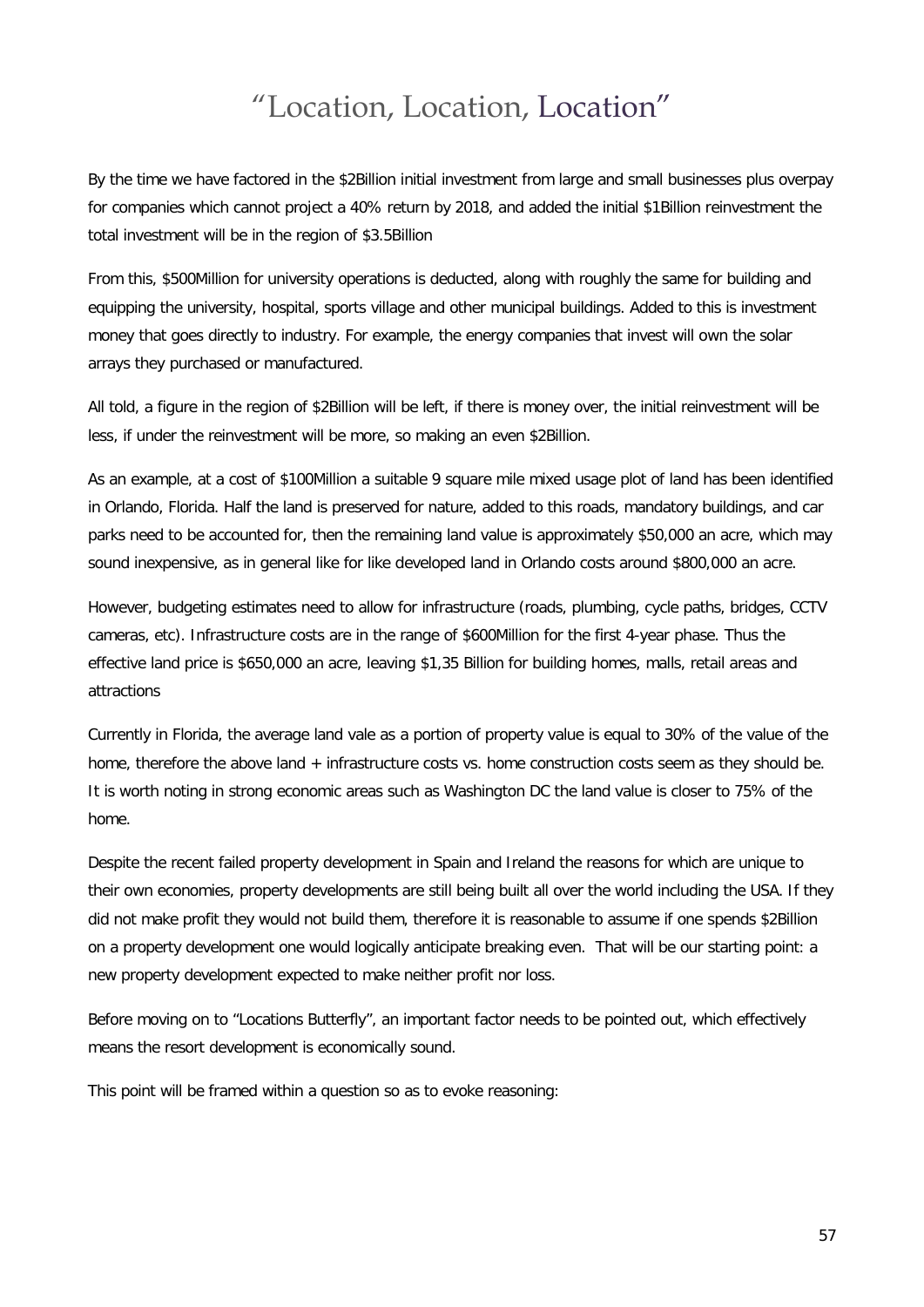## Have you ever heard of a real estate or resort development, which did not rely on selling houses?

The properties are owned by the companies that invest, long term capital asset investments which are effectively a bonus to the trading rights, shared future technologies, branding and in general not wishing to fall behind.

Two-thirds of the villas are either lived in by their new owners or placed within a subsidized rental pool, and the balance sold at cost to those on "Spartan Contracts." This does not mean people can't buy homes, if there is a demand more will be built, and profited from, but said profits are not an integral factor to success just a bonus, thus if the resort does not sell a single home, it will still be a financial success.

#### Welcome to the interactive "Locations Butterfly"

Once again we see our "butterfly effect" circular events model, with 16 more boxes to be filled in. This time it's a simpler exercise as there is no need for a spreadsheet. An explanation of each field is presented alongside the percentage figure indicating an increase in citizens' desirability to live, work, or vacation at the resort, as before a "Higher", "Ok "or "Lower" text field is presented, as before if in disagreement be it higher or lower it is preferred if an alternate estimate is in-putted as opposed to a tick or yes.

In general the Locations Butterfly adds up to 120%, so making a property worth over double its value due to its position. Some questions are more specific to residential tastes; some more specific to attracting local residents to shop and visit.

All combine to make the total as both are as relevant as each other.

Please consider not all location exercises may appeal to all people, and appreciate the resort will be carefully designed so entertainment areas are far away from retreat areas.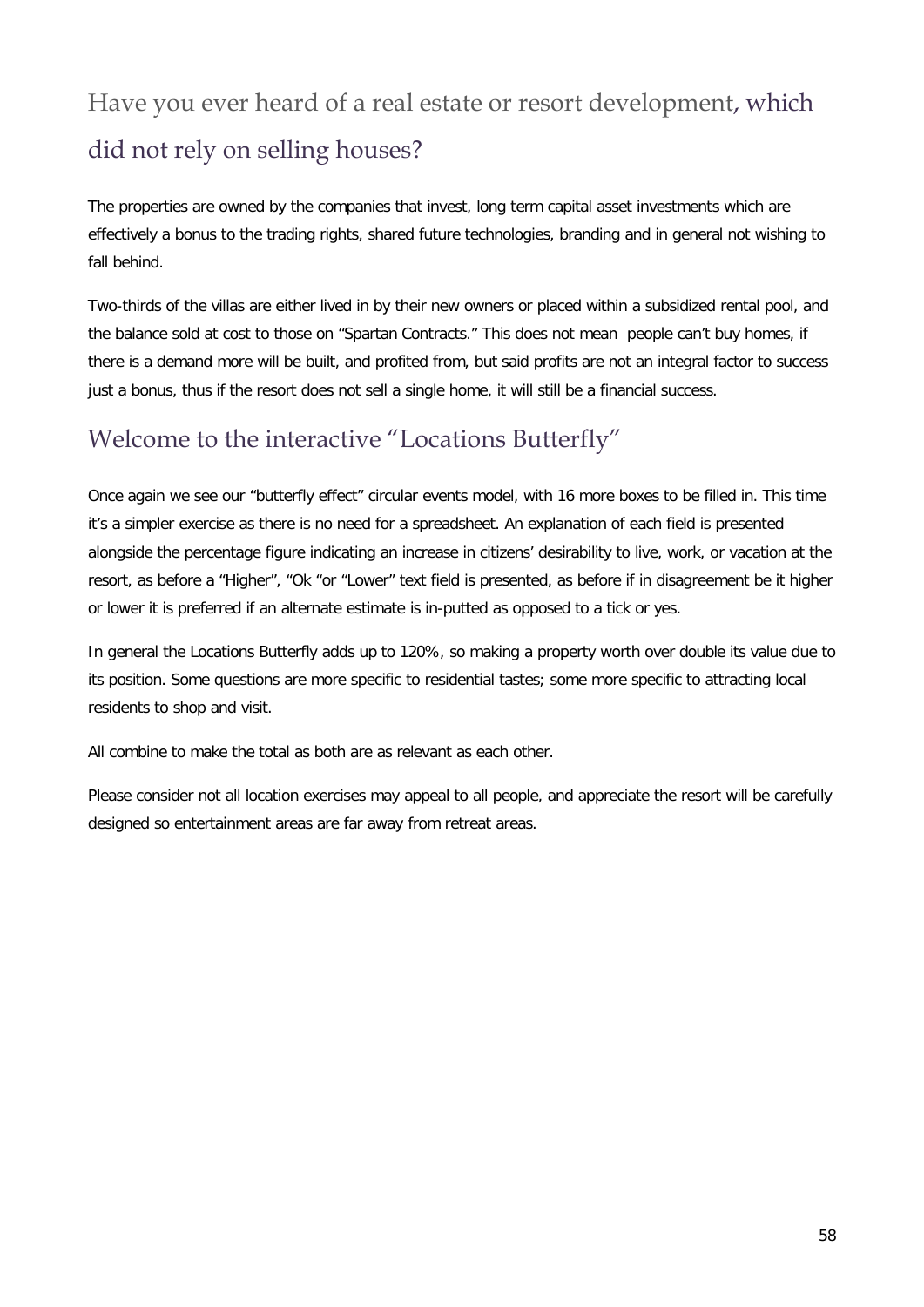#### "The Locations Butterfly"



**LB1. Resort Towns:** Having spent 10 years in one of the most beautiful resort towns on earth despite overwhelming literature suggesting economic factors are the biggest factor in "Location, Location, Location", I put good vibes, beautiful scenery, and fun things to do as my #No1.

From Orlando to Fargo, resorts will be specifically planned as resorts, making the most of natural features and re-constructing geography's where necessary, planting palm tree's a plenty. Including high quality affordable hotels alongside "One and Only" equivalent 6 star luxury hotels, resorts within resorts, continually attracting tourism and local visitors keeping the holiday adrenaline persistently surging.

Location desirability increased by 10%: Higher \_\_\_\_\_\_\_\_ OK \_\_\_\_\_\_\_ Lower \_\_\_\_\_\_?

**LB2. Economically Planned, Plenty of Jobs:** Holiday atmosphere and fun vibes aside, most literature suggests the overriding factor in the desirability of a location is a practical one, simply the availability of good jobs. The "American Butterfly" solution starts with five resorts per state partnering with 4,096 businesses each. The University and Operation center generates around 1,500 jobs, the hospital facilities creating a further 1,500 and municipality a few hundred more. Partner businesses trading within the resort will generate a further 4000, resulting in altogether over 7,000 jobs per resort town, including profit share. Over the long haul over 50Million jobs will be created.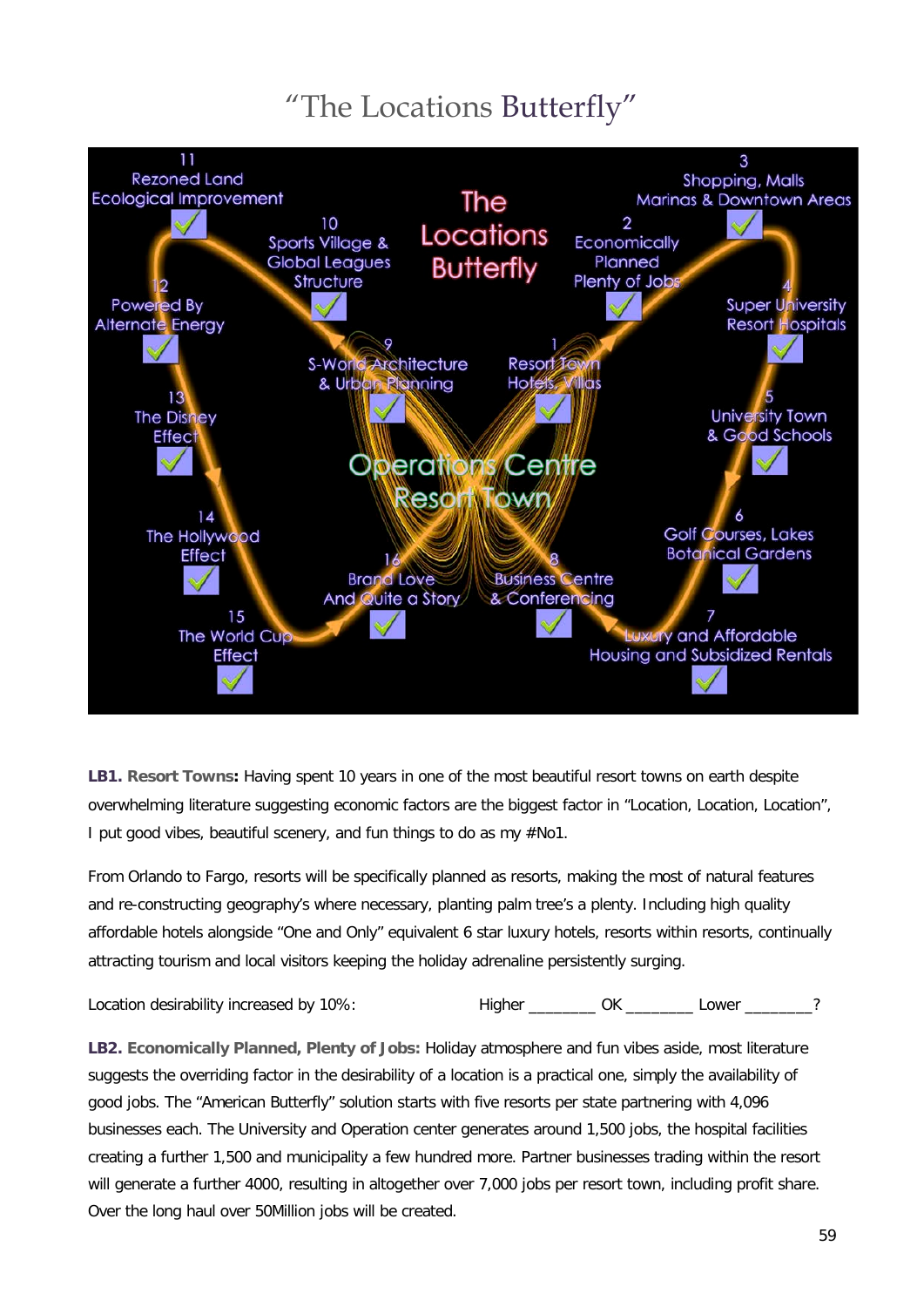Location desirability increased by 15%: Thigher Thigher Communication desirability increased by 15%:

**LB3. Shopping Malls, Marinas & Downtown Areas:** They don't call them "Mall Rats" for nothing, whether "they" are teenagers or grandmas. Shopping Malls and Marina Developments are in themselves attractions. Downtown areas full of life are also desired, for resort and university workers to unwind and tourists and residents to be entertained. Sophisticated subsidized coach systems will ferry people to and from local towns to increase habitual use and alleviate drunk driving.

Location desirability increased by 5%: Higher \_\_\_\_\_\_\_\_ OK \_\_\_\_\_\_\_ Lower \_\_\_\_\_\_?

**LB4. Super University Resort Hospitals:** There are big plans not only to assist with US medical liabilities, but to make the hospital experience as pleasurable as possible, with all medical personnel and auxiliaries having been trained in 5-star services.

Further the desire to position the hospitals well, and design their architecture as close as is practical to resort hotels. This initiative also includes the sale of hundreds of private luxury medi-villas and apartments attached to and serviced by the hospitals. Senior and retirement housing sections could also be an added attraction.

Location desirability increased by 5%: Higher \_\_\_\_\_\_\_\_ OK \_\_\_\_\_\_\_\_ Lower \_\_\_\_\_\_\_?

**LB5. University Towns & Good Schools:** If a University and good schooling in a town adds prestige. A University town staffed to and above Ivy league schools' standards adds significant prestige.

Location desirability increased by 5%: Higher \_\_\_\_\_\_\_\_ OK \_\_\_\_\_\_\_ Lower \_\_\_\_\_\_?

**LB6. Golf Courses, lakes & Botanical Gardens:** It costs \$20Million plus land to build a world class golf course, in resorts where land is plentiful a number will be constructed, where land is scarce, just the one.

Wherever possible locations will be chosen with access to a river from which large man-made sandy beaches bordering on lakes will be created, near which the resort will be centered.

As the general desire is to use land that is not forested, nature will need to be reintroduced; if one is to reintroduce nature, it makes sense to do so in botanical fashion.

Location desirability increased by 10%: Higher \_\_\_\_\_\_\_\_ OK \_\_\_\_\_\_\_\_ Lower \_\_\_\_\_\_\_?

**LB7. Luxury and Affordable Housing and Subsidized rentals:** With the exception of the medi-villas, private estates and golf estates , as resort profitability comes from the suppliers and the university lead constructing company, there are effectively no developer costs. If there is an obvious demand, one can quite happily build and sell houses without a developer mark-up, effectively making them half the price of similar houses in the local area.

It will however be up to the individual resorts to set prices, if the demand is there and prices rise. The "Location, Location, Location" factor will already be in effect, which will be the case for initial resorts. With the advent of the 14<sup>th</sup> and 15<sup>th</sup> resorts when the story is older news, and is an advantageous move, the ability to sell houses at half their comparable local value is very useful.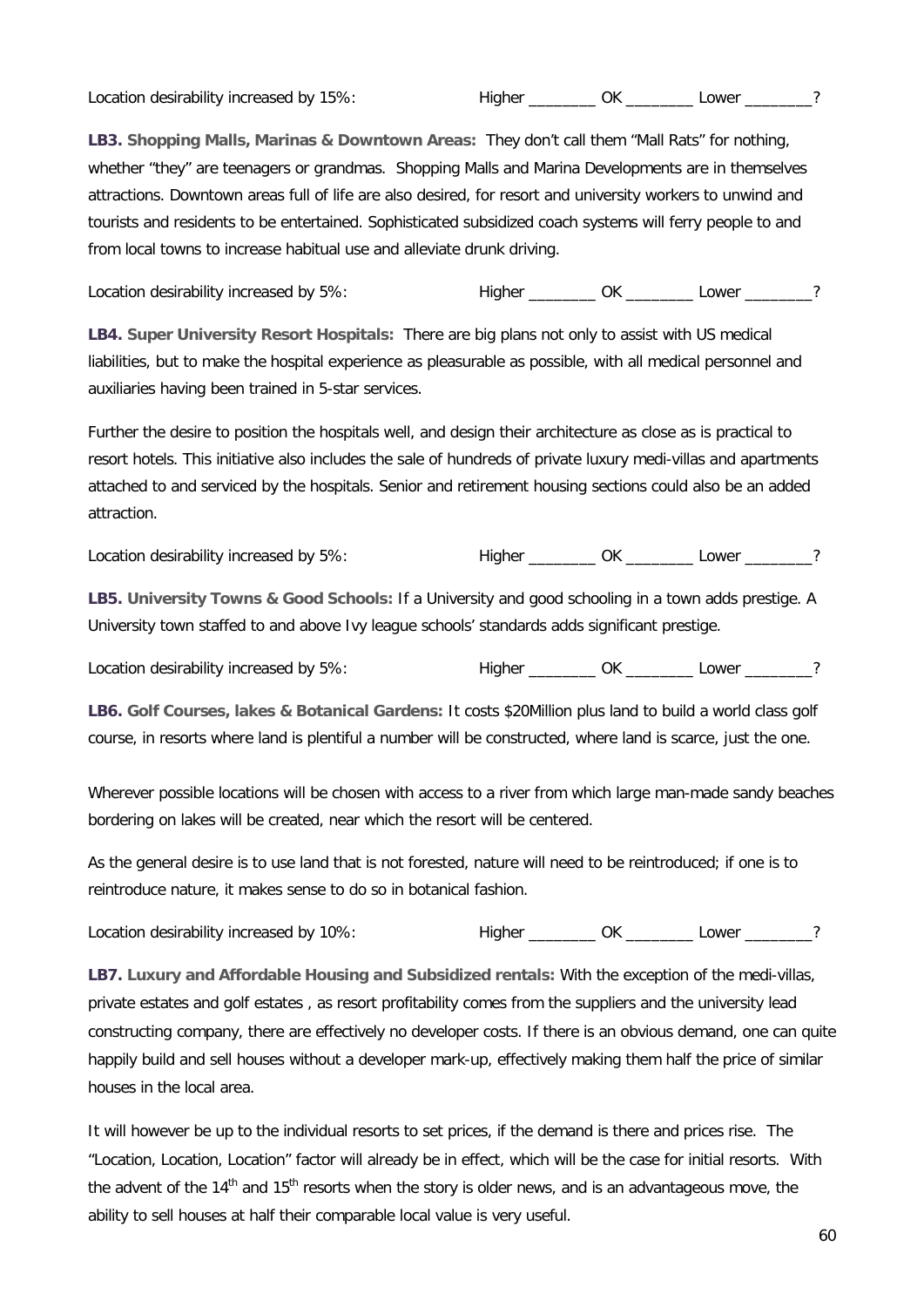To bolster the sales market, most of the properties initially created for investors if not lived in personally or by staff will go into a rental pool for around eight years, where rents will be at 75% of other comparable rents in the area, making resort employees' salaries stretch farther, which indeed has a retail advantage for the shops.

Location desirability increased by 10%: Thigher Thigher Communication desirability increased by 10%:

**LB8. Business Center, Exhibition Hall & Conferencing:** Business Travel is a \$200Billion a year industry in the US, after "American Butterfly" is enacted, most talk of business in the US will be about S-World & Businessbook. Therefore, plush business centers with large conferencing area and exhibition halls are mandatory projects. Within the exhibition center a permanent hall for all construction supplier companies will be built.

Location desirability increased by 5%: Thigher Thigher Communication desirability increased by 5%:

**LB9. S-World Architecture & Urban Planning:** S-World 3D Virtual world offers the ability for anyone to simply design their own house and furnish it, or choose from thousands of designs and make adjustments until it's as perfect as can be depicted.

As for the City design, maybe not for the first set of resorts, but certainly for the second, a global competition would be conducted within the S-World platform, with competing individuals and teams presenting the best, most spectacular resort designs. With tens of millions in prize money for the winning designs, it's far more than just a game and would be featured for several months in leading print resources.

Location desirability increased by 5%:<br>
Higher \_\_\_\_\_\_\_\_\_ OK \_\_\_\_\_\_\_\_ Lower \_\_\_\_\_\_\_?

**LB10. Sports Village & Global Leagues Structures:** The sports village has been placed inside the mandatory buildings contingency alongside the university, hospital and business center. It is not a commercial operation, it is free for all, indeed if one is on a "Spartan Contract", usage is mandatory, and if one is working for and company within the network, usage increases EEE points (to be detailed later)

Further to this the POP \$100 Million economic stimulus per year offered in resort credits, sees competitions and leagues spread out into the local community. With 8 sports championed, offering prize money for all that enter, not specific to the best of the best, each sports league will have 10 subsections, first split 50/50 for women and men then: Under 21's, Any Age, 35 to 50, Over 50 and over 25% body fat ratio. All told, within the catchment area, every person could be playing semi-pro sport. However as the majority of prize money is paid per game in resort credits, all are continually week by week incentivized to visit their local resort to spend their credits.

Quick note: Due to the Quantum Scoring profit vs. revenue system, the \$100 Million in network credits offered to the local community immediately sees around \$55 Million in direct profit alongside \$25 Million in taxes for federal and local governments. Alongside this, comes additional revenue spent in resorts via competitors on their visits, advertising and sponsorship revenue, a colossal saving in long term medical bills,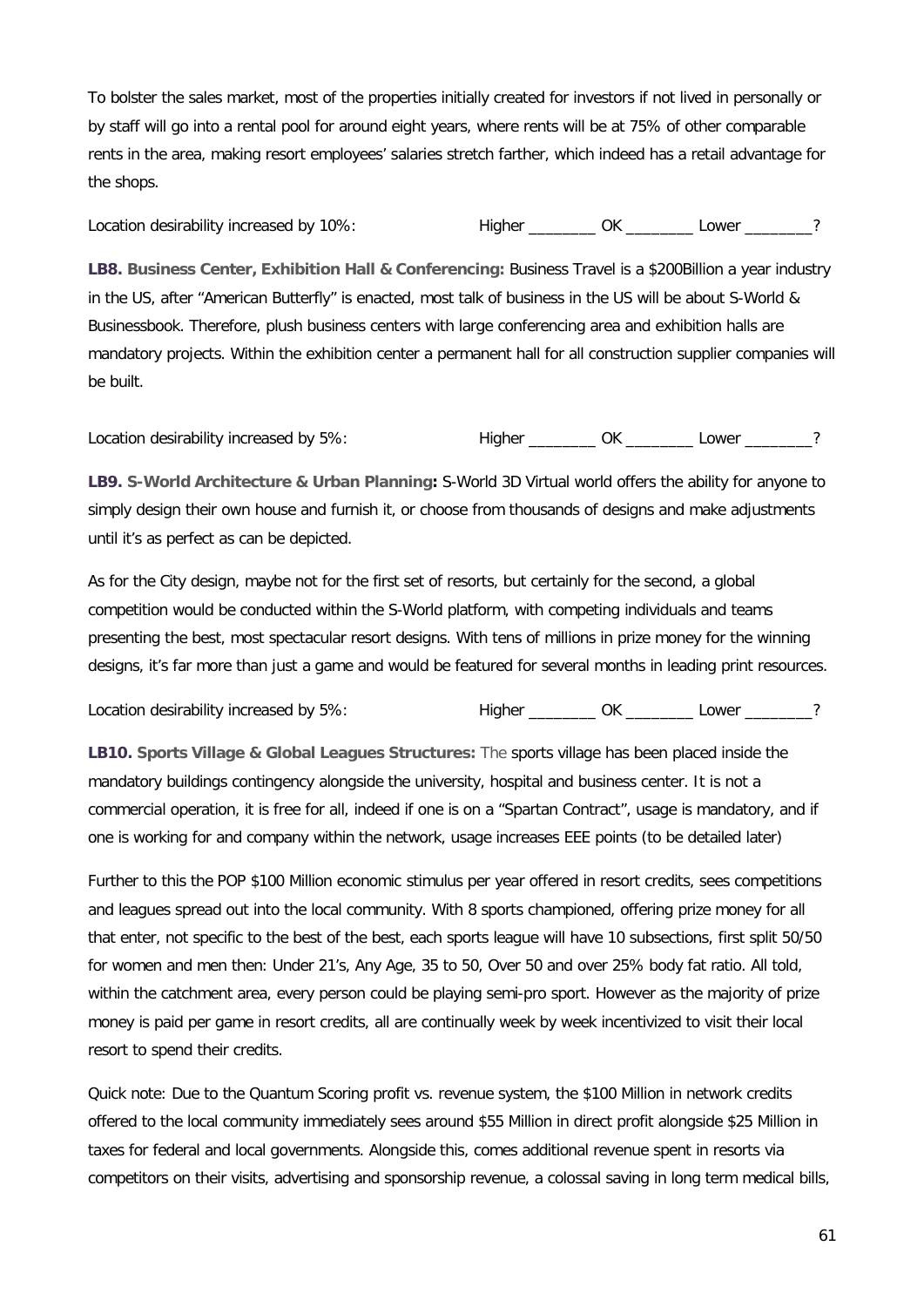excellent PR and branding for each resort, improved teamwork, mental skills, and alertness for staff and locals alike. All told, the sports prize initiative becomes a network profit centre.

The various community sports leagues become feeder leagues for professional sports persons on Spartan or other network contracts. From the outset of American Butterfly, or as named then "The Spartan Theory" before the concepts of Chaos Science, POP and compatible finite mathematics, the network make-up was already numerically defined within a knockout league structure. Originally inspired for the "FIFA Global League", concept, a concept they greatly covert. The number set, particularly "16," was specific to the teams in a league playing 30 league matches a year, and still having enough of a break for a knockout competition every odd year.

All resort network leagues will be sub leagues for global leagues, thus giving all global citizens a fair chance at sporting success. If they play well in their community leagues, they will be recruited to the individual network leagues, from which even in the lowest division substantial prize money is offered. For instance, if one was to win the bottom division network league cycling league, one would win far more than the winner of The Tour De France. If one were to win at Golf, they would win more that the winning of the US Open, if one were to win the Tennis, one wins more than Wimbledon. I appreciate this may sound too good to be true, but I can assure you it is easily within budget.

If one gets oneself to higher divisions, say for instance one of the two Central and North American continental network premier divisions, the winning team would win more than the winners of the World Cup and The English Premier League combined, and once one plays for the Global league the prize money starts to get ridiculous.

From these events and for all professional leagues advertising revenue will be substantial, however of equal benefit will be support for one's local network and visitation to the network to watch events.

Please note prize money will always be equal for men and women.

| Location desirability increased by 10%: |  | _owe <sup>r</sup> |  |
|-----------------------------------------|--|-------------------|--|
|                                         |  |                   |  |

**LB11. Rezoned Land for an Ecological Improvement:** While the rezoning of farmland offers a price advantage, the money saved will be used to buy forests due for clearing in developing nations, to be named Sienna's forests and forever preserved.

Research so far has seen all residentially-zoned land abundant with trees, many of which would need to be felled. In an Ecological Economy the felling of many trees is unacceptable, indeed a "not a single tree down" policy is desired. Farmland is already an artificial eco-system, crops giving out little oxygen. The make-up of each resort must primarily express respecting nature, indeed benefiting from its presence, and will in all cases create a carbon footprint improvement.

The main factor however, comes simply from having a larger choice of locations in the first place.

Location desirability increased by 5%: Thigher Thigher COK Lower 2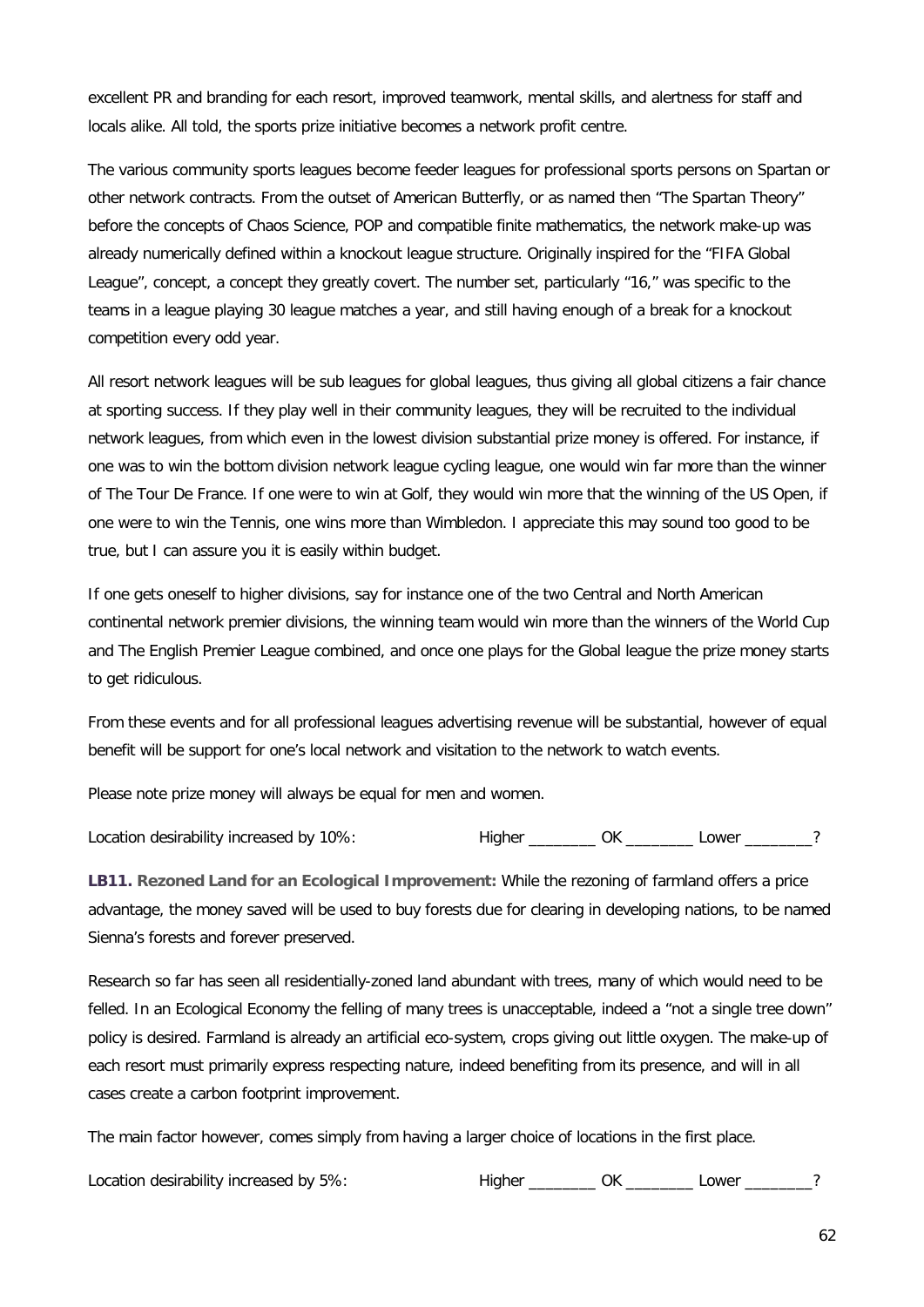**LB12. Powered by Alternate Energy:** The initial investment process projects Oil and Energy companies granted the opportunity to produce Solar Arrays via the suppliers' business model. By 2018 the resorts are desired to be powered exclusively by green energy, with excess energy produced for their local grid. Power will be without cost for mandatory buildings such as the SURH's.

Location desirability increased by 10%: Thigher Thigher Communication desirability increased by 10%:

**LB13. The Disney Effect:** As resorts are desired to be a place of fun, theme parks will of course be created. However, the "Disney Effect" is an initiative to provide extensive child care facilitates: Crèches, Montessori Schools, and in general good schools for all children.

The formative years of children shape their entire lives, plus mothers and fathers need the flexibility and trust of quality timeless (open 6am to 10pm) schooling and care centers to be able to work efficiently.

Another strong advantage is attracting families to vacation in the resorts

Location desirability increased by 5%: Thigher Theorem CK Lower 2

**LB14. The Hollywood Effect:** At over \$31 Million in funding per year, the dedicated Sports Film and Advertising departments receive the second highest annual budget of all university operations, employing over 350 staff, with two thirds allocated to film and advertising. A glamorous division attracting glamorous people to the resort and whilst this may mean little to some, fickle or not, celebrity and glamour is a pull for many.

The POP1 media budget will see around \$50 Million a year in additional filming budgets where all business products are photographed and filmed for their websites and S-World virtual shops. Alongside this, documentaries, "Smart Adds" (Ad's that are entertaining and subtle) and, if appropriate, even reality TV shows will be created for, or around, businesses.

Within each resort, a designated area entitled "Little Hollywood" will be built, suitably distanced from all residential areas. "Little Hollywood" will be for all intents and purposes, a resort within a resort, with shops and entertainment venues operating as usual. However filming takes priority. An example would be a Mercedes dealership, where if the street is being used for filming, the dealership could be inconvenienced as it may not be able to take a client for a test drive, but on the other hand, Mercedes will continually see their logo and the dealership in films and series.

Little Hollywood will also have a large film studio and campus alongside a variety of unique outdoor scenes, which can be used by all networks, alongside a downtown area. For many in the local community, particularly the 20 and 30 something's, the little Hollywood resorts within resorts will be the place to be. Little Hollywood's also becomes a significant tourism attraction.

Lastly, of course, comes a large variety of local TV channels, including all sports leagues, often featuring friends, sons, daughters and grandchildren of people within the local community, a continuous advert for the local resort and the wider network.